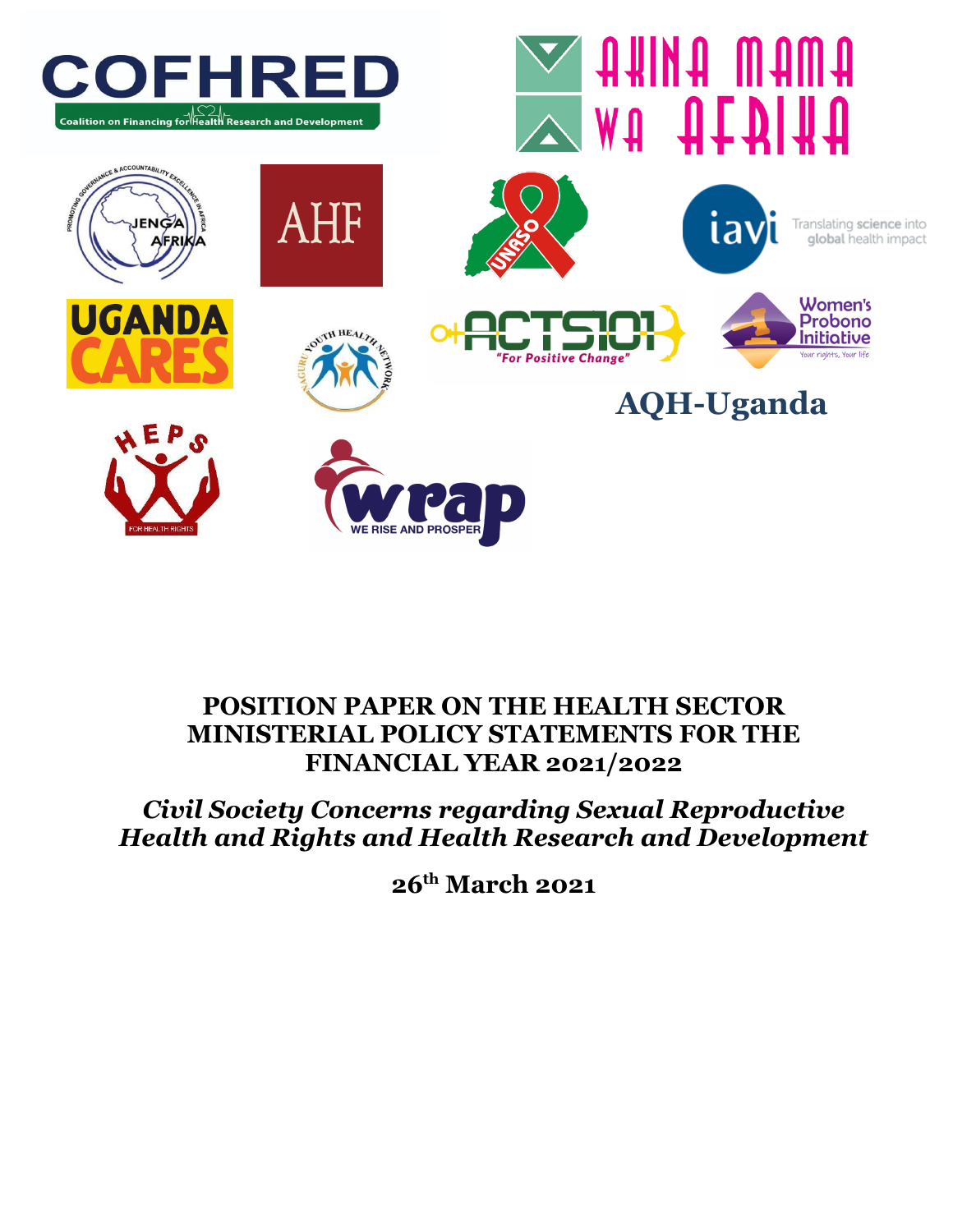# **1.0INTRODUCTION**

The Coalition on Financing for Health Research and Development (COFHRED) and Akina Mama wa Afrika (AMWA) have come together to present and discuss a Position Paper on the Health Sector Ministerial Policy Statement and Budget Proposals for FY 2021/22 Budget aimed at enhancing the financing for the Health Sector in General and Sexual Reproductive Health and Rights as well as Health Research and Development in particular in Uganda.

### **1.1 Background and acknowledgement**

The preparation and development of this position paper on the Health Sector Ministerial Policy Statements for the Financial Year (FY) 2021/22) has been made possible with support from Akina Mama Wa Afrika and COFHRED. CSOs that participated in the development of the position Paper include: Akina Mama wa Afrika and COFHRED Members to include: IAVI, AIDS Healthcare Foundation (AHF), Uganda Network of AIDS Service Organisations (UNASO), Women's Probono Initiative, Advocacy for Quality Health Care Uganda (AQHU), Coalition for Health Promotion and Social Development (HEPS) ACT 101 and Naguru Youth Health Network with guidance from Jenga Afrika.

The propositions in this position paper are an outcome of critical analysis of the NBFP for FY 2021/22 as well as the Ministerial Policy Statements of the Health Sector and other official documents such as Annual Performance Reports, Auditor General's reports, Sector Performance Reports, Budget Committee Reports, research reports and practical experiences from development practitioners. In addition, these proposals are a follow-up of previous recommendations to the Government while assessing the levels of adoption and actions so far taken regarding financing for health research and Reproductive health and rights.

We commend the Government of Uganda for mainstreaming health research financing in the major health sector votes such all the Regional Referral Hospitals, the Health Service Commission, after our intervention during the Local Government Budget Consultations for the FY 2020/21.

# **2.0 FINANCING FOR HEALTH R&D AND SEXUAL REPRODUCTIVE HEALTH AND RIGHTS**

#### **2.1 Uganda National Budget Allocations for Health Research and Development**

Health research falls under the Health sub-program in the Ministry of Health. The health sub programme has 2 key interventions it contributes to: Improve the foundations for human capital development and to improve population health, safety and management. Health research however happens and is also implemented by other government MDAs such as in the ministry of Education and Universities, as well as the Ministry of Science and Technology among others. The Health Research budget in the Ministry of Health has been put at UGX 788M a difference of UGX 2 million from the FY 2020/21 of UGX 788.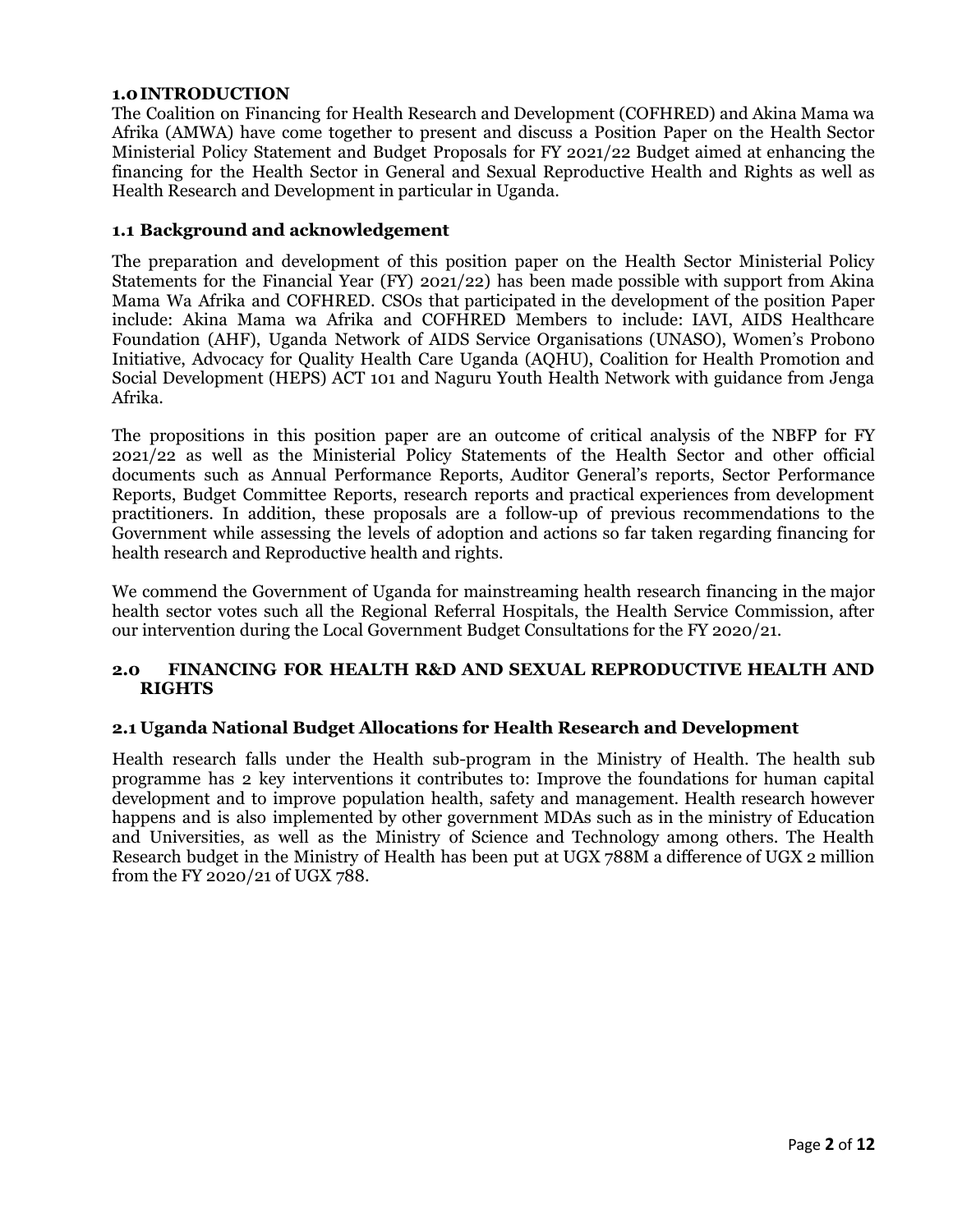|                                                               | Health<br>Research<br>2019/202<br>$\Omega$ | <b>Total</b><br>budget<br>2019/20<br>20 | Health<br>research<br>Approved<br>budget<br>2020/202<br>1 | <b>Total</b><br>budget<br>2020/20<br>21 | Health<br>budget<br>2021/202<br>2<br>Proposed | <b>Total</b><br>budget<br>2021/20<br>22 |
|---------------------------------------------------------------|--------------------------------------------|-----------------------------------------|-----------------------------------------------------------|-----------------------------------------|-----------------------------------------------|-----------------------------------------|
| MoH                                                           | 0.788                                      | 929.780                                 | 0.788                                                     | 1268.48                                 | 0.788                                         | 482.717                                 |
| <b>RRHs</b>                                                   | $\mathbf 0$                                | 180.741                                 | 8.482                                                     | 196.21                                  | 9.512                                         | 217.303                                 |
| Uganda<br>Cancer<br>Institute                                 | $\Omega$                                   | 91.258                                  | 1.1                                                       | 105.8                                   | 1.05                                          | 37.67                                   |
| Mulago<br>specialised<br>and<br>women<br>neonatal<br>hospital | $\Omega$                                   | 9.396                                   | 0.98                                                      | 21.58                                   | 0.98                                          | 21.59                                   |
| <b>UVRI</b>                                                   | 9.069                                      | 9.069                                   | 1.78                                                      | 8.97                                    | 1.78                                          | 8.97                                    |

**Table 2: Selected votes reflecting budget allocation for Research in the Health Sub Programme**

*Source: MPS, FY 2021/22 and MOH MPS 2021/22*

# **We note:**

- The UNHRO Budget exists under the Health Research Sub-component but it is not clear what their allocation is for the proposed financial year budget.
- We are however happy to note that when the Coalition on Financing for Health Research and Development (COFHRED) participated in the LGBC for FY 2021/22 and proposed that Health research and development should be considered key in informing policy and practice, a number of health sector votes including every Regional Referral Hospital introduced a component of research and Innovation starting FY 2020/21.
- We are happy to note that every Regional Referral Hospital has got a component of research and Innovation starting FY 2020/21. COFHRED participated in the LGBC for this financial year and proposed that Health research and development should be considered key in informing policy and practice.
- However, a number of national and regional referral hospitals did not make allocation for health research e.g., Vote [165] Gulu Referral Hospital, vote 161 Mulago Hospital Complex, vote 151 Uganda Blood Transfusion Service, Vote [134] Health Service Commission, Vote 178 Kawempe National Referral Hospital and Vote [500] LG Health Grant.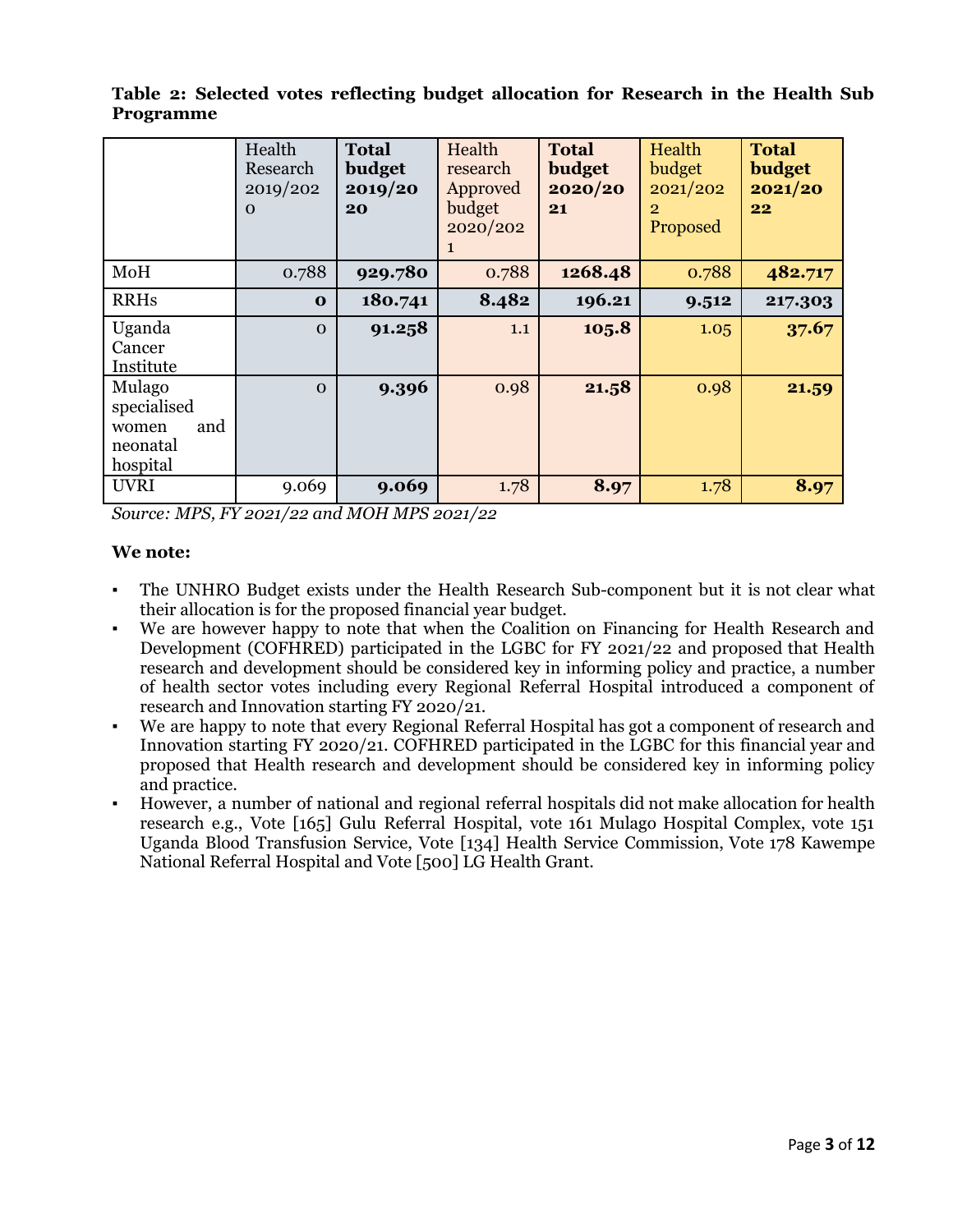# **2.2Uganda National Budget Allocations for Sexual Reproductive Health and Rights**

# **Ministry of Health Vote**

| Vote/Sub-program                                                                                           | <b>Approved</b><br><b>Budget</b><br>2020/21 | Proposed<br><b>Budget</b><br>2021/22 | <b>Variance</b>       | % change        | <b>Medium Term Projections</b> |                 |                 |
|------------------------------------------------------------------------------------------------------------|---------------------------------------------|--------------------------------------|-----------------------|-----------------|--------------------------------|-----------------|-----------------|
|                                                                                                            |                                             |                                      |                       |                 | 2022/23                        | 2023/24         | 2024/25         |
| Health governance<br>and Regulation                                                                        | 0.730                                       | 0.730                                | 0.000                 | $\mathbf 0$     | 0.73                           | 0.73            | 0.73            |
| Health<br>infrastructure and<br>Equipment<br>o/w Uganda<br>Reproductive<br>Maternal and<br>Child<br>Health | 413.847<br>332.620                          | 91.389<br>41.940                     | (322.458)<br>(290.68) | 22.08%<br>12.6% | 129.879<br>65.100              | 47.705<br>0.400 | 45.886<br>0.400 |
| <b>Services</b><br>Improvement<br>Project                                                                  |                                             |                                      |                       |                 |                                |                 |                 |
| <b>Health Research</b><br>0/w<br>Research<br>Institutions                                                  | 0.788                                       | 0.788                                | 0.000                 | 0%              | 0.79                           | 0.79            | 0.79            |
|                                                                                                            | 0.548                                       | 0.548                                | 0.000                 | 0%              | 0.548                          | 0.548           | 0.548           |
| <b>JCRC</b>                                                                                                | 0.240                                       | 0.240                                | 0.000                 | 0%              | 0.240                          | 0.240           | 0.240           |
| Pharmaceutical<br>and other supplies                                                                       | 756.808                                     | 298.90                               | (457.908)             | 39.5%           | 17.042                         | 17.042          | 17.042          |
| Public<br>Health<br><b>Services</b><br>budget<br>for<br>No<br><b>NCDs</b>                                  | 16.65                                       | 10.773                               | (5.917)               | 35.5%           | 11.40                          | 11.40           | 11.40           |
| Health<br>Clinical<br>Services                                                                             | 57.509                                      | 57.509                               | 0.000                 | 0%              | 57.509                         | 57.509          | 57.509          |
| Policy,<br>Planning<br>and<br>Support<br><b>Services</b>                                                   | 25.372                                      | 22.628                               | (2.744)               | 3.94%           | 23.359                         | 23.359          | 23.359          |
| <b>Total for Vote</b><br><b>MOH</b>                                                                        | 1,271.705                                   | 482.717                              | (788.98)<br>8)        | 37.9%           | 240.65<br>q                    | 158.48<br>4     | 156.66<br>5     |

Source: MoH MPS 2021/22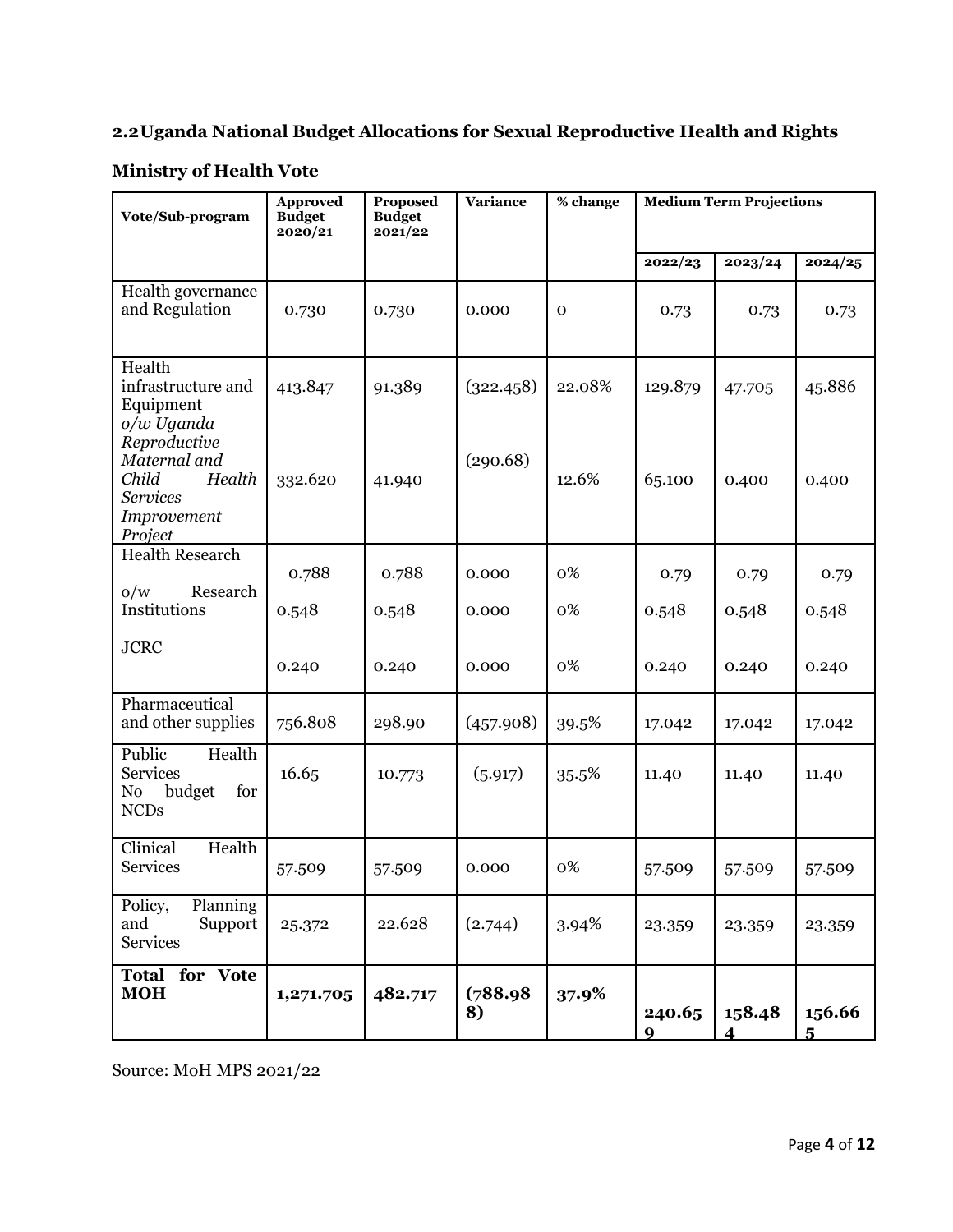# **We note:**

- We note that the budget allocation to Reproductive and Child Health increased from UGX 91,791 Billion Uganda shillings in FY 2019/2020 to UGX 332.620 Billion in FY 2020/21 and then has been reduced to UGX 41.940 in FY 2021/22 creating a deficit of UGX 290.68. it is also projected to increase to UGX 65.100 in 2022/23 but drastically reduce to UGX 0.400 in the medium term.
- Under clinical health services, the allocation for nursing and midwifery services increased from UGX 0.396 in FY 2019/2020 to 0.590 in FY 2020/2021 and is slated to remain the same FY 2021/2022.
- However, according to the FY 2019/20 national annual needs analysis and quantification for public health facilities in Uganda, the annual requirement for maternity kits increased from one million kits in the FY 2018/2019 to 1.2million kits in the FY 2019/2020 indicating a 14% increase. The actual need for the kits for the FY 2020/21 increased to 1.4 million kits (approx. UGX 33.4bn), yet NMS was only able to deliver 617,284 delivery Kits, less than a half (43%) of the actual need for FY 2020/21.
- Considering the reduction in the budget for the health sector for FY 2021/2022, yet the population is also growing with increased needs, the situation is going to be worse. Increase in the quantification for reproductive health commodities needs to be matched with the resources needed.
- Reduction in funding to the health sector will worsen the stock out of essential commodities that include sexual & reproductive health commodities and laboratory supplies and reagents especially now that Uganda is experiencing unfunded gaps for commodities in all levels of health care.

#### **CSO CONCERNS AND RECOMMENDATIONS**

#### **1. The Proposed Cut to the Health Budget**

While the Covid<sub>19</sub> pandemic has highlighted the need for investment in the public health care system, the government of Uganda will reduce its budget by UGX 785.75Bn in the financial year 2021/22. This is according to the Ministry of Health Ministerial Policy Statement presented to Parliament for approval.

At the 2019 International Conference on Population and Development (1CPD25) President Museveni pledged to continue promoting universal access to all methods of family planning and to reduce the unmet need for family planning from 28% to 10% by 2022. He further committed to stand firm to eliminate obstacles that stand in the way of girls' empowerment, such as teenage pregnancy, child marriage, as well as all forms of Gender-Based Violence (GBV). Uganda also committed to achieving the SDG 3 by 2030 which provides for universal access to sexual and reproductive healthcare services; and achieving an end to AIDS by 2030. Uganda is also signatory to the Abuja Declaration which obliges governments to commit 15% of the national budget to the health sector. A reduced health budget is therefore a step back from these commitments. The Ministry of Health priorities to improve Reproductive, Maternal, Neonatal, Child and Adolescent Health services cannot happen with a reduced budget.

#### **Our Concern**

Reducing the health budget by any percentage is a blatant disregard of the government's commitments to prioritize the right to health and is dangerous specifically for Ugandan women and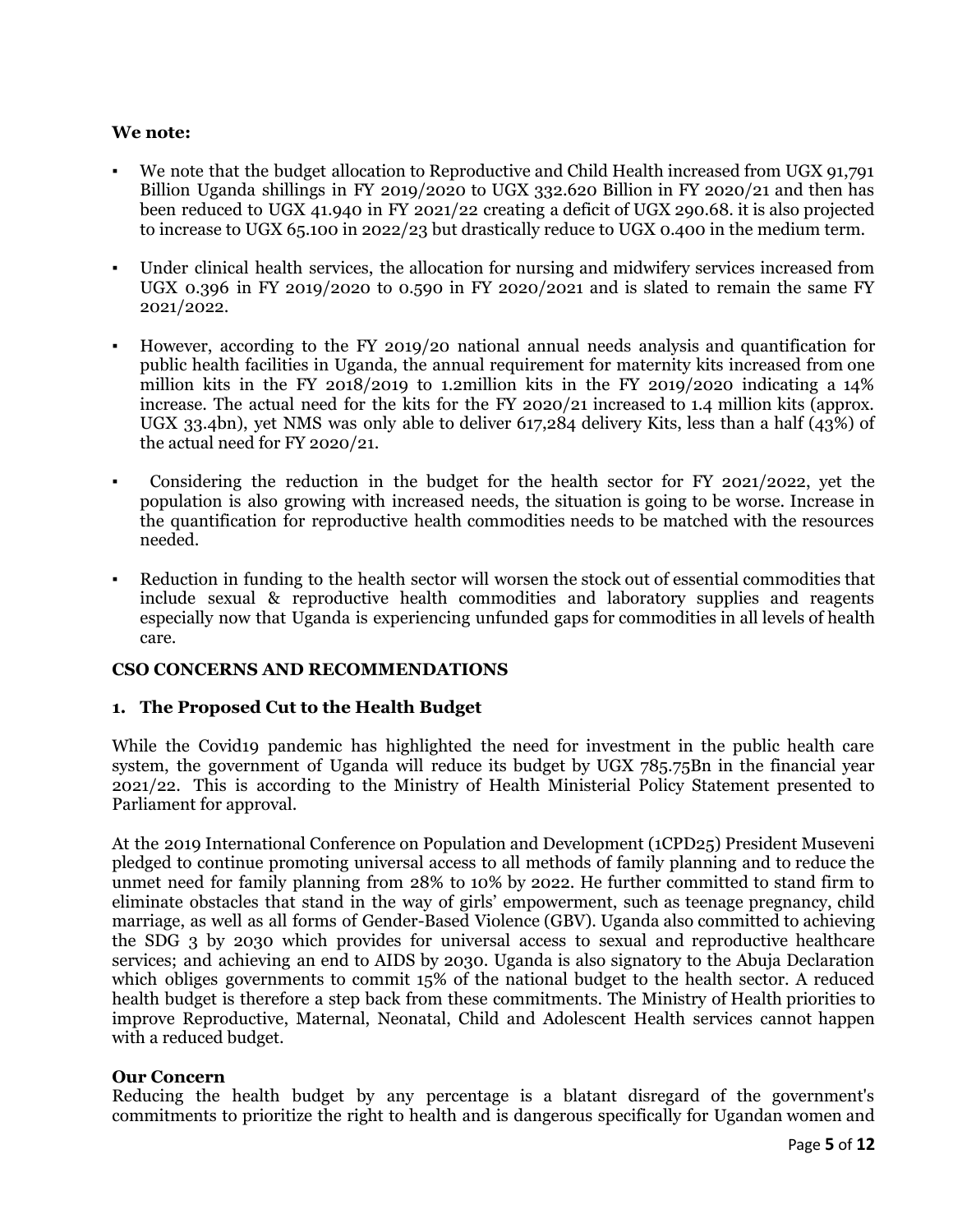marginalized people. A proposal such as this is particularly outrageous in the middle of a pandemic when thousands of Ugandans have been infected by the coronavirus, hundreds have died, and a vaccine still remains out of reach. Funding for health at such a time should be non-negotiable.

# **Recommendation(s)**

- 1. The proposal to cut funding to the health budget by any proportion be abandoned forthwith, and the government should instead heed the orders of the Constitutional Court delivered in the 2020 judgement in the Petition 16 case to "prioritize and provide sufficient funds in the national budget for maternal health care."
- 2. Increasing allocations to the health budget in fulfilment of the commitments made as a signatory to the Abuja Declaration pledging to increase the proportion of its health expenditure to at least 15 percent of the annual budget.

# **2. Under funding of and limited functionality of UNHRO to implement its mandate**

The UNHRO Budget exists under the Health Research Sub-component but it is not clear what their allocation is for the proposed financial year budget.

According to the Auditor General Report 2019/20 UNHRO did not have a governing Board during the year under review, after the term of office for all former members of the Board expired in 2016. Without a Governing Board, oversight functions spelt out for the Board, may not be lawfully executed.

The Auditor General also noted that the Organization had not been granted a vote status by the time of audit, despite being granted by the Sessional Parliamentary Committee. As a result, the organization's financial and operational independence is limited. Although the Sessional Committee had recommended the allocation UGX.2.360 billion to kick start UNHRO operations, no such allocation has been made.

It was also noted that only 12 positions out of the approved 26 positions, as per the Organizational Structure in the Scheme of Service of April 2011, had been filled resulting into a staffing gap of 14 positions by the time of audit. Such gaps negatively impact on the capacity of the Organisation to execute its mandate.

#### **Concern**

Inhibited UNHRO's role to regulate, co-ordinate, facilitate and promote national research for health along the entire research spectrum. There is inadequate coordination of health research initiatives across the Community. Research priorities of Uganda are not well-defined.

#### **Recommendation**

1. There is need to adequately finance UNHRO to implement its mandate i.e. (1) Set a national research agenda, (2) Funding of health research, (3) Build capacity for health research (4) Provide regulation and monitoring oversight to national research implementation, (5) Dissemination of national research findings using *''open science and FAIR data principles''* (6) Storage and (7) Use of research findings to inform health policies and practice.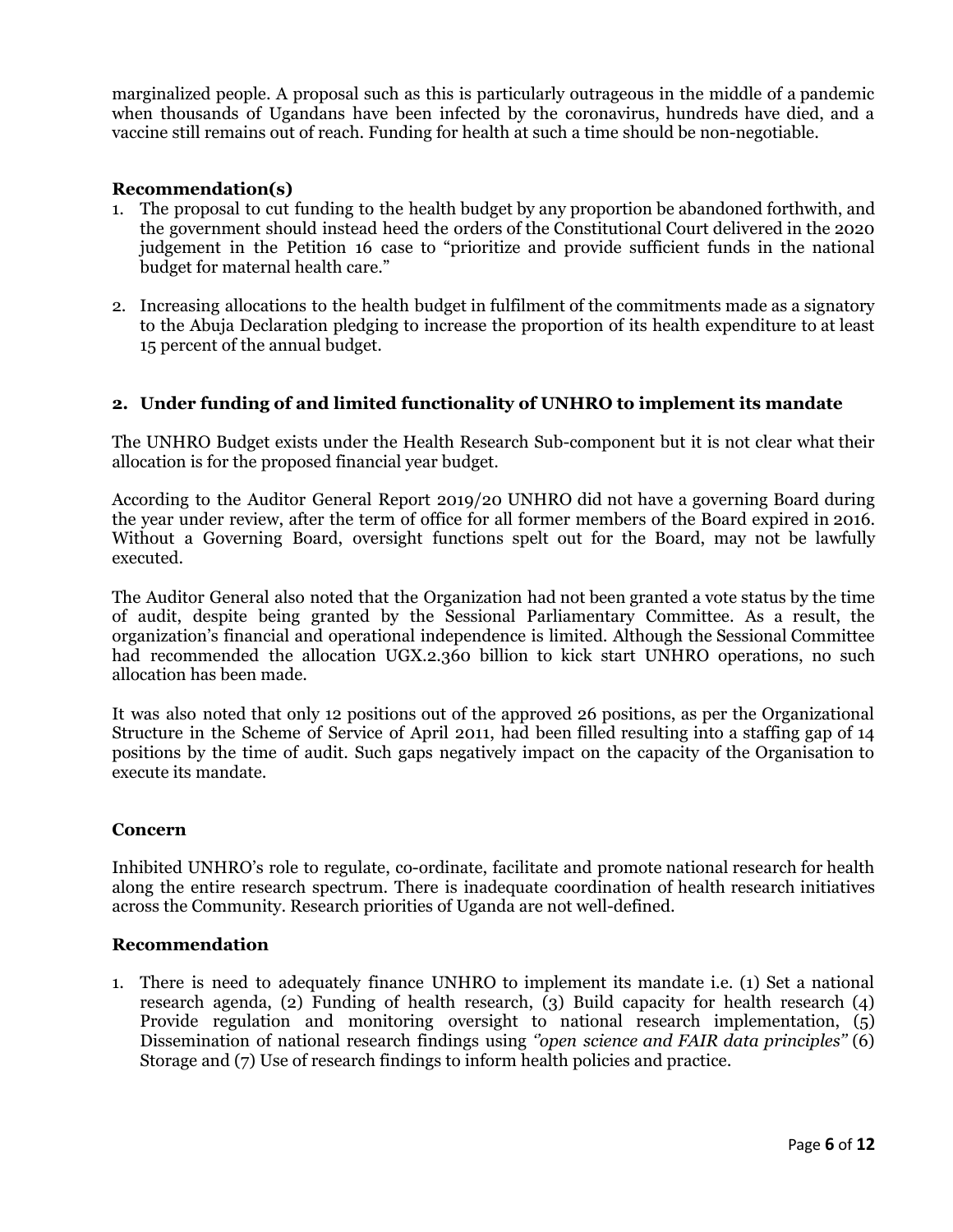# **3. Lack of transparency and accountability for COVID19 funds**

During the FY 2019/20, the Ministry of Science, Technology and Innovation was a beneficiary of over UGX 31 Bn in a supplementary Budget as support to scientists and innovators engaged in COVID 19 scientific research including the procurement of specialized machinery and equipment, development of vaccines, drug diagnostics and other operational costs. It was however noted by the Auditor General's Report 2019/20 that the Ministry lacked a Policy on Technology Development, although it financed one Company with UGX.89.5Million to develop and supply Innovative Solution towards the Fight against/Control of the Coronavirus (COVID 19) pandemic in Uganda. It was observed that there have been no progress reports on the activities of the company to date, to enable assessment of best value attainment.

The MoH presented to the Parliamentary Budget Committee a supplementary request for Ush18.5 billion (\$5 million) to purchase the vaccine. Meanwhile, of all the monies received for the Covid-19 response in 2020, UGX.758,768,000 remained unaccounted for at the time of audit. UGX.10.5bn, released for the implementation of Covid-19 activities in three (3) entities was diverted and spent on items other than those for which the funds were disbursed -- Diversions affect the achievement of the goals and objectives for which the funds had been released.

# **Concern**

We wonder whether the UNHRO mandate extends to other non-health votes in order to monitor funds allocated under them.

# **Recommendation**

- **1.** The supplementary budget on COVID19 needs to be institutionalized and highly monitored including putting in place effective accountability systems.
- 2. Funding for health research and innovation activities under mandated institutions at regulatory, oversight and implementation levels should be made a top priority in the Budget Strategy for FY 2021/22.
- 3. All covid-19 funds unaccounted for must be recovered and ploughed back to the system.

# **4. COVID-19 Vaccine Introduction and Deployment**

Although Uganda joined the COVAX Facility, which committed to providing the country with COVID-19 vaccines, these vaccines will only be able to cover 20% of Uganda's population. The government will need to devise all possible means of covering a bigger part of the population. Uganda is paying USD \$7 per dose for its 18 million dose order of the AstraZeneca vaccine – a price that is 20% more than South Africa and roughly triple that being paid by the European Union. The two-dose vaccine coupled with shipping and handling costs would bring the total cost per complete immunization to \$17!

One of the reasons highlighted for this high cost is the size of our market – we have a smaller population than South Africa or Europe. Our bargaining power is therefore much lower than other countries with bigger populations.

#### **Recommendation(s):**

- 1. We urge the Ministry of Trade to work with the Ministry of Health in exploring and utilizing all available flexibilities in the TRIPS agreement to ensure vaccines are available to all.
- 2. We need to Vaccinate Our World Now. We must prioritize lives and not profits. We call upon pharmaceutical companies and research institutions to share their technology, know-how and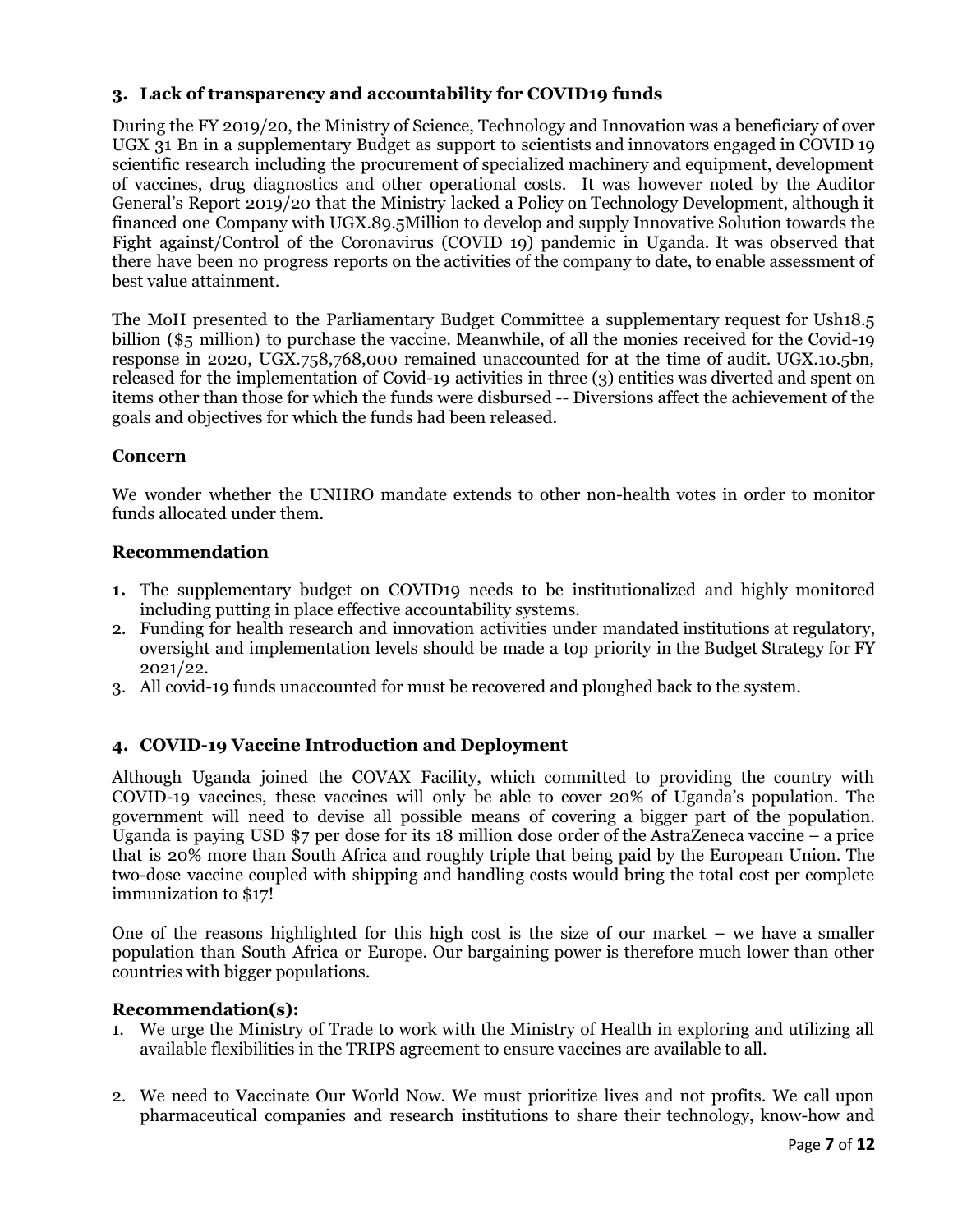intellectual property on Covid-19 vaccines and treatments through the World Health Organisation's Covid-19 Technology Access Pool.

3. We urge the government of Uganda to lobby sister governments in the region for pooled procurement of the covid-19 vaccine and other essential medical commodities. This will help increase our bargaining power so we may procure at a less cost per dose.

# **5. Intended Withdrawal of the National Health Insurance Bill.**

In the 2020/21 Budget process, parliament advised the Ministry to fast track the National Health Insurance Bill. Indeed, the Ministry brought back the Bill to parliament. However, we now know that the Government is going to withdraw the bill on account of contribution modalities by different stakeholders. How shall we achieve Universal Health Coverage when the government is dilly dallying with the health of its citizens? Access to healthcare for all regardless of ability to pay; a strong resilient public healthcare system that caters for everyone and strong preventative mechanisms are the pillars of universal health coverage. The NHIS was the means to that end. The National Household Survey of 2016/17, data showed that 14.2 per cent per cent of Ugandan households incur catastrophic health expenditure due to direct household out-of-pocket payments, which compromises the household welfare and affects their ability to consume other basic needs such as food, education and shelter.

# **Recommendation(s):**

- 1. Parliamentary Should insist that this bill is not withdrawn. The Committee on Health should ensure that the bill that is passed covers the poorest and most vulnerable like children, persons with disabilities and older persons from the onset.
- 2. Government needs to commit to contribute to the scheme and to strengthen the accountability for the funds and services within the scheme including regulating the private sector.
- 3. Prioritizing the urgent need to address service delivery constraints at decentralized levels in the wake of the formation of new cities and districts, ensures better health services delivery in all remote areas across the country, prioritizing implementation of Universal Health Coverage through fast-tracking the National Health Insurance (NHIS) and provision of funding, and strengthens the provision of basic health services and reproductive health products and services for women.

#### **6. Unfunded priorities amount to UGX 1,154.62 Bn more than the total health budget**

Civil Society is also concerned about the unfunded priorities for the Ministry of Health such as support supervision to enhance standards and service delivery as well as mobilization to reduce the blood shortage which directly impact on maternal and reproductive health services. The Committee on Economic, Social and Cultural Rights (CESCR Committee), during its review of Uganda in 2015, expressed concern regarding the high rate of maternal mortality, and recommended to government to intensify its efforts to reduce the rate including by sufficiently equipping facilities to provide antenatal, delivery and postnatal care as well as improving access to services.

Key among the unfunded priorities is:

- 1. Support supervision 1.6 Bn
- 2. UGX 320 Laboratory Reagents
- 3. Covid 19 Response UGX 580 Bn procure vaccines and related supplies; store and distribute vaccines and logistics and other operational costs
- 4. Uganda Blood Transfusion Services (UBTS) UGX 5Bn for blood mobilization activities
- 5. Accumulated arrears verified by end of 2019/20 UGX 68.057 Bn
- 6. NMS requires UGX 50 Bn towards HIV/AIDS Drugs with Donors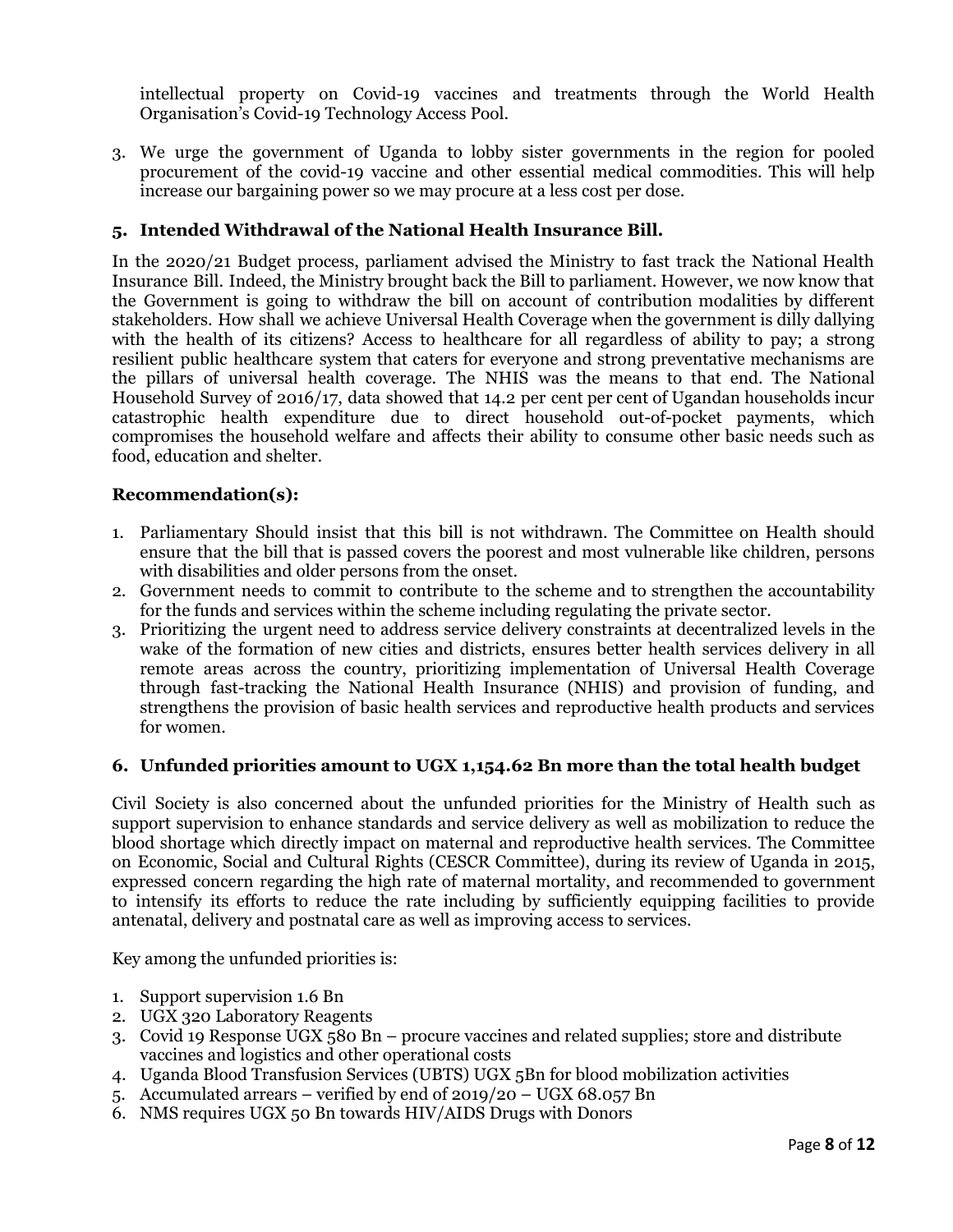# **Concern**

We note that unfunded priorities in the health budget compromise the availability, accessibility, affordability and quality framework on the right to health especially for the most vulnerable citizens. However, we also note the unnecessary wastage of funds. For example, Kawempe Regional Referral Hospital wasted UGX.55,905,180 in over charges on 35, 374 units of water. Each unit was rated UGX.4,980 (VAT inclusive) instead of the government institutional rate of UGX.4,198 (VAT inclusive) per unit. There was therefore an overcharge of UGX.782 per unit consumed.

#### **Recommendation(s):**

- 1. Reducing and re-allocating spending on non-urgent and wasteful budget priorities like military spending in favor of social development, particularly health, as stipulated in the Maputo Protocol to which Uganda is a signatory.
- 2. MoH to improve efficiency reduce unnecessary cost and waste while maintaining and or improving quality. Saved resources can be reploughed into the system to cater for other needs.
- 3. Re-assessing resource mobilization and spending policies to rely less on debt and private capital, and to focus instead on stemming the loss of resources through illicit financial flows. The 2 trillion shillings Uganda loses every year are almost sufficient to fund the entire annual health budget and provides a pathway for the country to wean itself from donor dependency.
- 4. Prioritizing the urgent need to address service delivery constraints at decentralized levels in the wake of the formation of new cities and districts, ensures better basic health services and reproductive health products and services especially for women in all remote areas across the country,

#### **7. Poor Management of Equipment and Services for Maternal Health**

Although section 7.26 to 7.28 of Health Sector Service Standards & Service delivery standards, 2016 defines the appropriate functional equipment and tools required for handling normal delivery, resuscitation of new-born, and emergency care and resuscitation of mothers, breaches of these standards have been identified by the Auditor General's Report as below;

- *a) Lack of Medical Equipment:*
	- $67$  (45%) out of 148 sampled Health Facilities lacked adequate medical equipment of various categories.
	- In terms of the actual medical equipment required, only 909 out of the 3,569 expected number was available leading to an overall shortage of 2,660.
- *b) Failure to properly maintain medical equipment:*
	- 14 Health Facilities (4 District Hospitals and 10 Health Centre IVs) did not carry out regular maintenance of the medical equipment. This could easily lead to increased breakdown of medical equipment or increased repair costs and therefore failure to meet the medical requirements of patients.
	- Failure to properly maintain medical equipment was attributed to reliance on one regional maintenance workshop, under funding to the regional maintenance workshop, lack of biomedical equipment technicians among others.
- *c) Idle medical equipment:*
	- Some facilities that were found with medical equipment used in maternal and neonatal health did not optimally utilize this equipment. For example;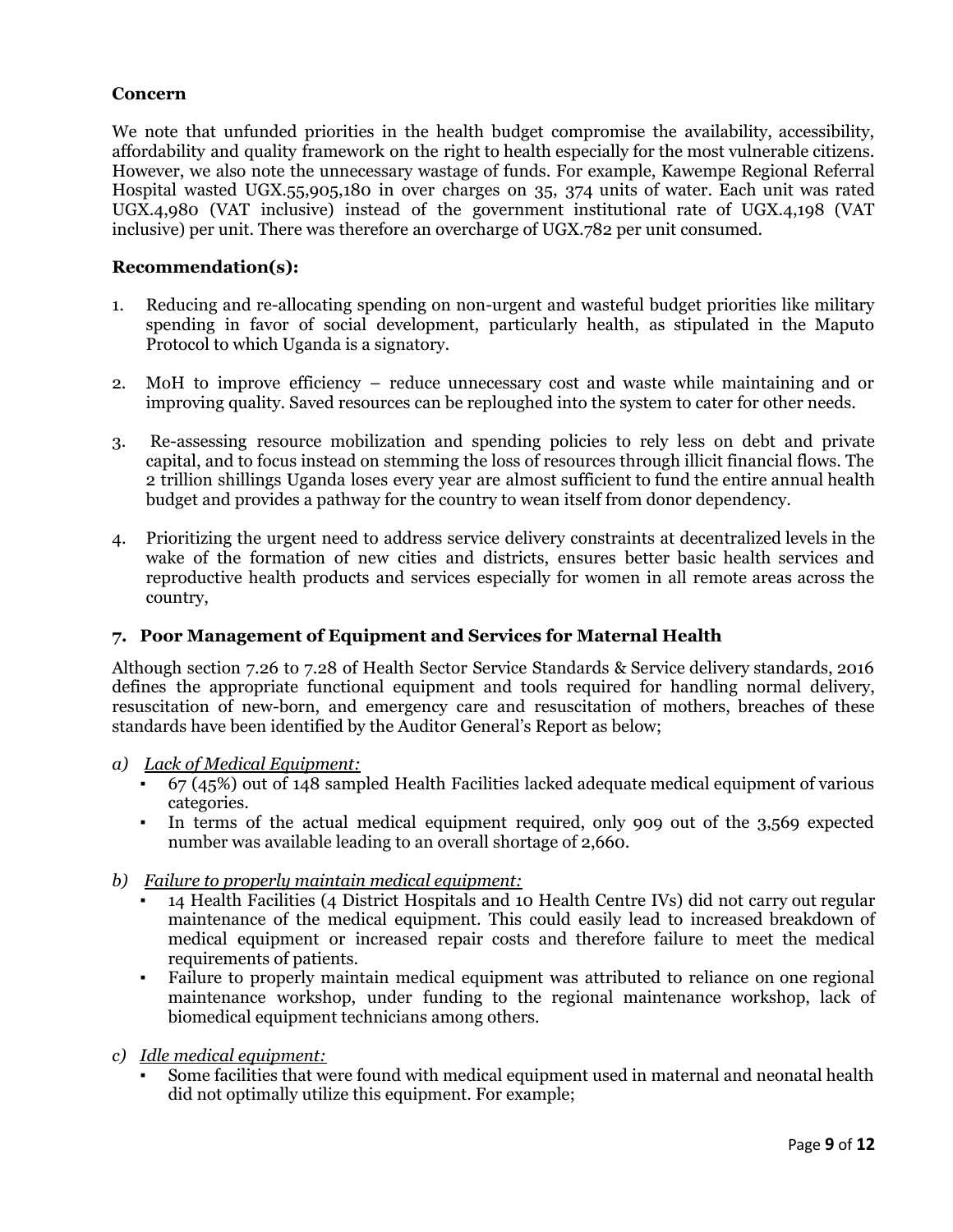- 20 sampled Health Facilities (2 Regional Referral Hospitals, 6 District Hospitals and 12 Health Centre IVs) had 121 medical equipment that were in working condition but were not being put to use.
- This was attributed to; Lack of qualified personnel to operate the machine, Failure to install machine and train staff, Lack of adequate space to install the medical equipment, Lack of three phase electricity to power the equipment, among others.

# **Recommendation(s):**

- 1. The MoH and MoFPED should identify and allocate adequate resources for medical equipment in RRHs, DHs and HC IIIs.
- 2. The Ministry of Health must allocate resources to the regional maintenance workshops to support maintenance of medical equipment in the Health Centres and thereby meet the patients' medical requirements.
- 3. The MoH should reallocate idle medical equipment to facilities that are able to use them. High volume facilities should be prioritized in the reallocation of medical equipment. However, the reasons for idleness as indicated in the Auditor's General's Report must be quickly addressed to ensure equity in service delivery.

#### **8. Staffing Structure and Poor Remuneration/Salary enhancement for health workers**

The variance between approved staff structure and filled positions in health facilities is still very big. For example, at Mulago specialized women and neo-natal hospital, out of the approved staff structure of 880 positions, only 293 positions have been filled. Meanwhile, the Hospital had 79 staff whose positions are not in the approved structure. At Kawempe National Referral Hospital, out of the approved staff structure of 924 posts, only 321(35%) were filled leaving 603 (65%) positions vacant. More so, the hospital still has no board to oversee management despite having been given a July 2019 deadline.

The health sector also requires UGX 204.21bn to facilitate the absorption of donor supported contract staff within existing structures under the Ministry of Health, Uganda Virus Research Institute, Central Public Health Laboratories Lab, Joint Clinical Research Centre, Mulago National Referral Hospital, Regional Referral and District LGs. It has been noted that only UGX 191.31bn has been provided leaving a funding gap of UGX 12.9bn. Failure to provide for the required funding will cripple delivery of healthcare. Moreover, accumulated arrears in the health sector, verified by end of  $2019/20 - UGX 68.057 Bn.$ 

#### **Recommendation(s):**

- 1. All wage arrears should be cleared and more budget allocation be made towards salaries and wages of health workers because they are overwhelmed especially now more than ever because of the pandemic.
- 2. The budget committee in its report on the NBFP 2021/22 recommended that government sets aside adequate resources in the domestic arrears budget to clear the current stock of arrears.
- 3. There should be more recruitment of new staff and health workers to meet the high patient-doctor ratio in regional referral hospitals and health centres to relieve an overwhelmed staff.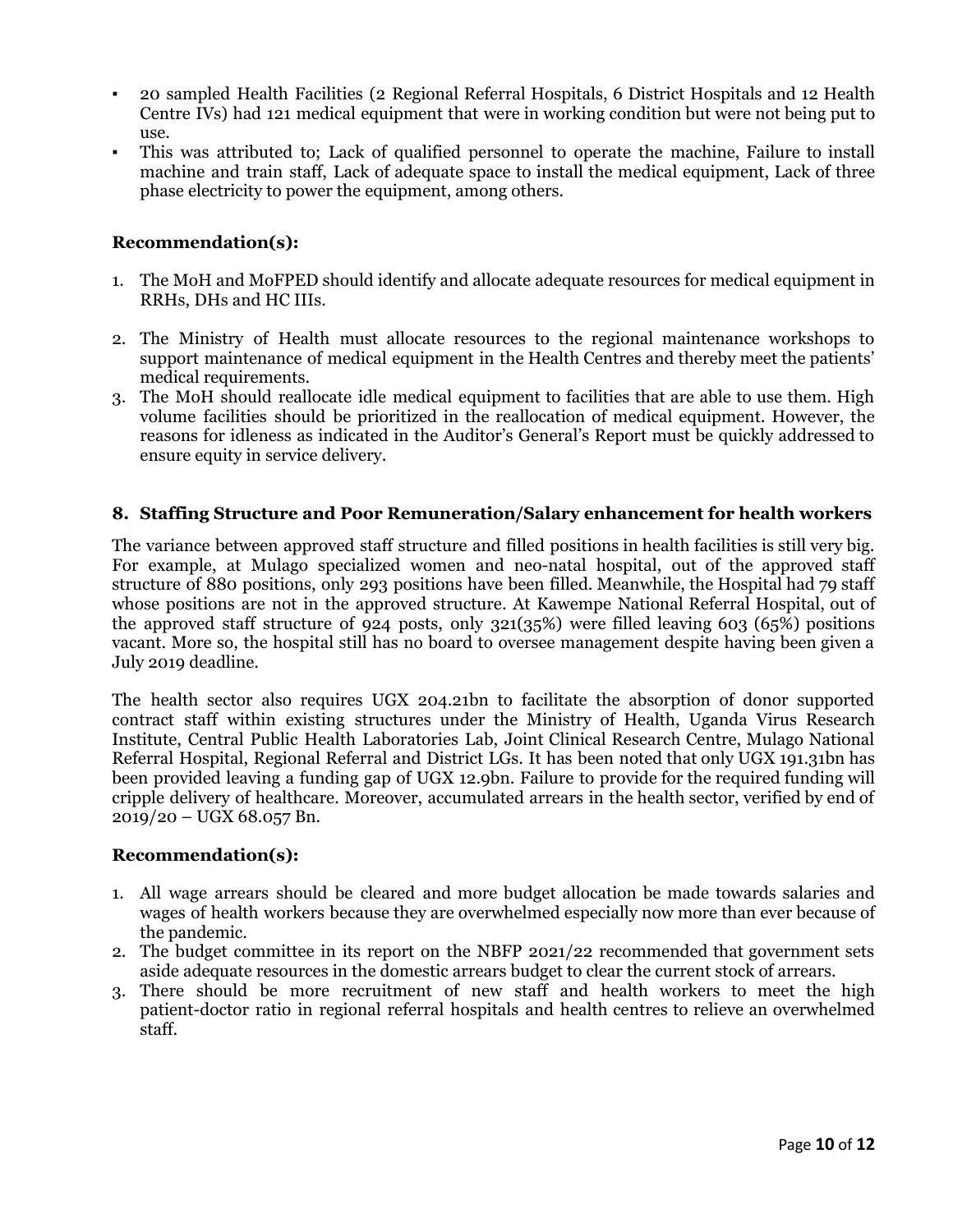# **9. Underfunding of the National Medical Store**

It has been noted that the NMS required UGX 95 billion in FY 2021-22 however it has been allocated only UGX 40 billion. The Budget Committee noted that NMS requires UGX 95 billion in FY 2021-22 to increase the provision of HIV/AIDs and TB drugs. However, only UGX 40 billion has been provided under the MTEF leaving a funding gap of UGX 55 billion. It should be noted that failure to provide this financing will negatively impact on the attainment of NDP III outcomes related to the reduction of the burden of HIV epidemic and its impact on the socio-economic development of communities.

### **Recommendation**

1. The government should allocate more money and prioritize NMS to improve availability and accessibility of quality HIV products and reproductive health commodities like mama kits.

#### **10.Underfunding of the Uganda Blood Transfusion Services**

Among the Medium-Term Plans of the Ministry of Health is to Review and formulate UBTS Policy; Develop and implement UBTS strategic plan; Strengthen UBTS capacity for blood collection, processing, supply and management; Infrastructure development; and strengthen Blood Safety Information System. However, the Health Ministry Ministerial Policy Statement notes that the country continues to face challenges of blood shortage due to inadequate mobilization and this requires stepping up blood mobilization activities. UBTS requires an additional UGX 5bn for this purpose.

#### **Recommendation(s)**

1. Provide the UGX 5 Bn to provide the much-needed blood especially for expectant mothers and accident casualties.

#### **CONCLUSION**

Government should reduce the number of unfunded priorities in the health sector totalling UGX 1,154.62 Bn. This is killing the quality of healthcare in the sector. More resources should be given to health research, primary health care and essential medicines and supplies where the sexual and reproductive health and rights especially of women and young people are impacted. An effort should also be made to reduce the huge externally financed health budget of UGX 700 bn, the equivalent of the health cut.

We note that the health sector is ailing mainly as a result of a poor architecture of health financing. Let us put more money in primary health care in order to reduce the need for a huge curative health care budget. Afterall, 70% of our disease burden is preventable through proper hygiene and sanitation. Once we get our spending priorities right, we shall start to see the dividends in the medium and long term. We are happy to note that the ministry of health wants to move in this direction because among the key sector priorities for FY 2021/22 is to improve the allocative and technical efficiency in the provision of financial resources in the health sector with focus on prevention vs curative healthcare.